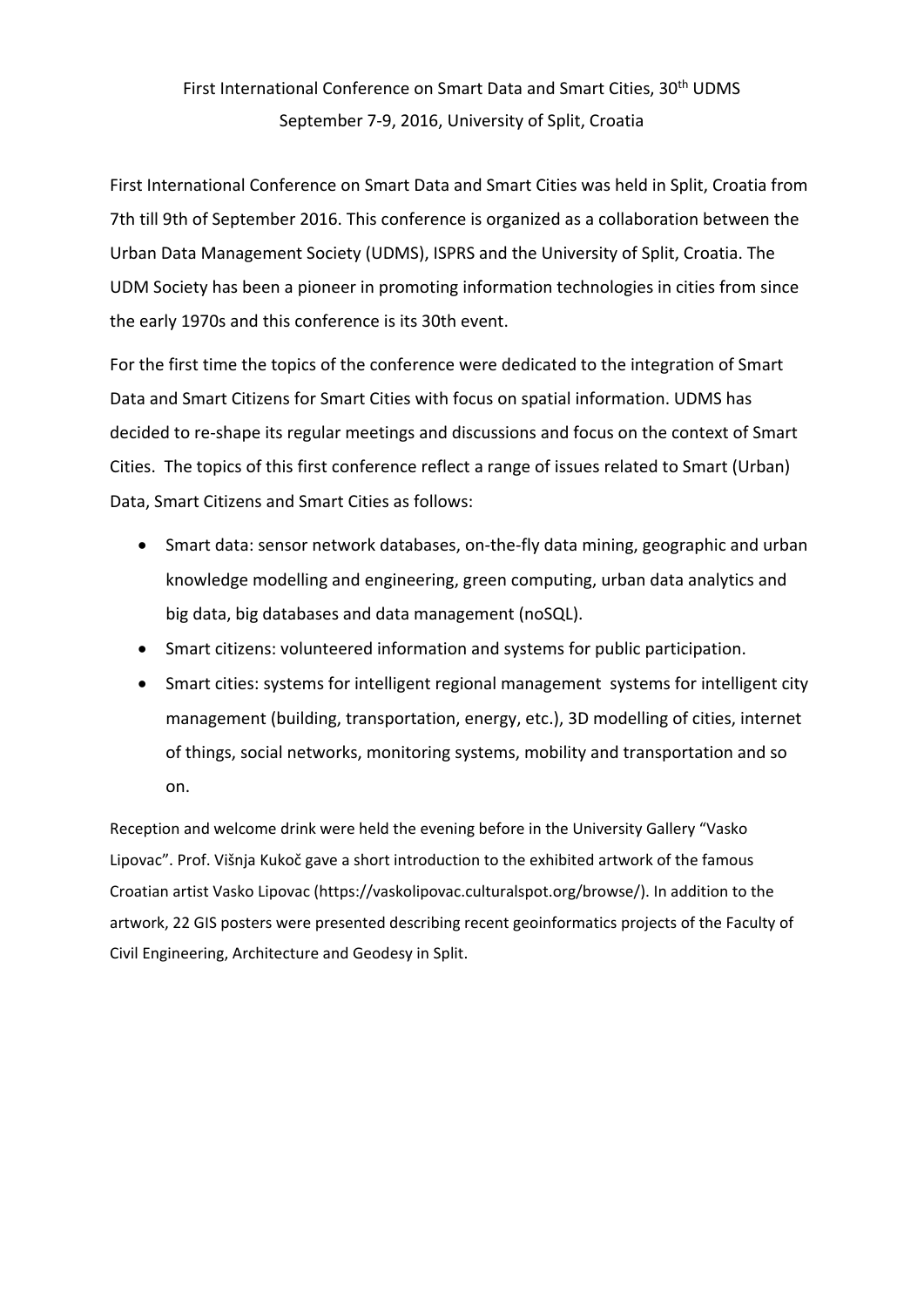

Reception and welcome drink in the University Gallery "Vasko Lipovac"

The conference was opened by the Vice President of the UDMS prof. Robert Laurini. The participants were welcomed by the Vice Rector Branko Matulić on behalf of the University of Split, by Deputy Mayor Ante Šošić on behalf of the Split‐Dalmatia County and by Dean Boris Trogrlić on behalf of the Faculty of Civil Engineering, Architecture and Geodesy. Key note speaker Jeremy Morley, Chief Geospatial Scientist from the Ordnance Survey briefly presented the main directions of geoinformation technologies developments for the smart cities.



The Conference opening speech by the Vice President of the UDMS prof. Robert Laurini

During the three days 24 experts from 17 countries presented their works which elaborated on interesting geoinformation solutions in the planning and management of cities. UDMS had two main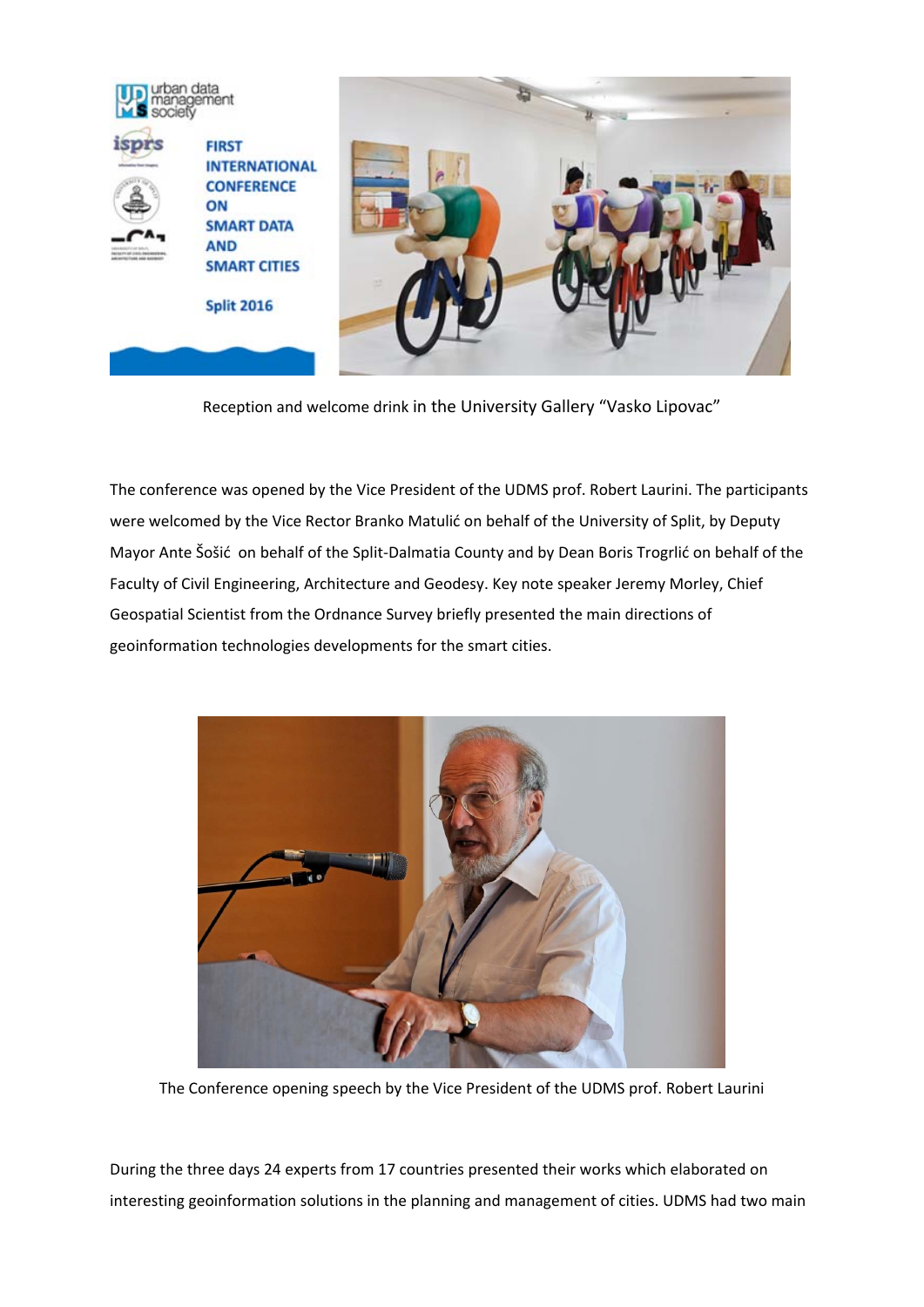aims in this conference: 1) to provide a forum to discuss advances in Smart City information and technologies, and 2) to provide the opportunity for senior researchers to establish collaborations on new research projects. The conference provided many opportunities for discussion during the research sessions, coffee breaks and lunches, and the social events.

The presented papers have undergone double-blind review by the international scientific committee. The Conference Proceedings was published in the ISPRS Annals of the Photogrammetry, Remote Sensing and Spatial Information Sciences and is available as open access publication at the link: http://www.isprs-ann-photogramm-remote-sens-spatial-inf-sci.net/III -4-W1 /index.html.



Presentation of GIS Laboratory of the Faculty of Civil Engineering, Architecture and Geodesy, University of Split

The Geographic Information Systems International Group (http://www.gisig.eu) held a half day workshop presenting GeoSmartCity concepts and experience from the Reggio Emilia in Italy. Last day, Organizing committee gave the best‐paper award to the authors of the paper "Social Metrics Applied to Smart Tourism".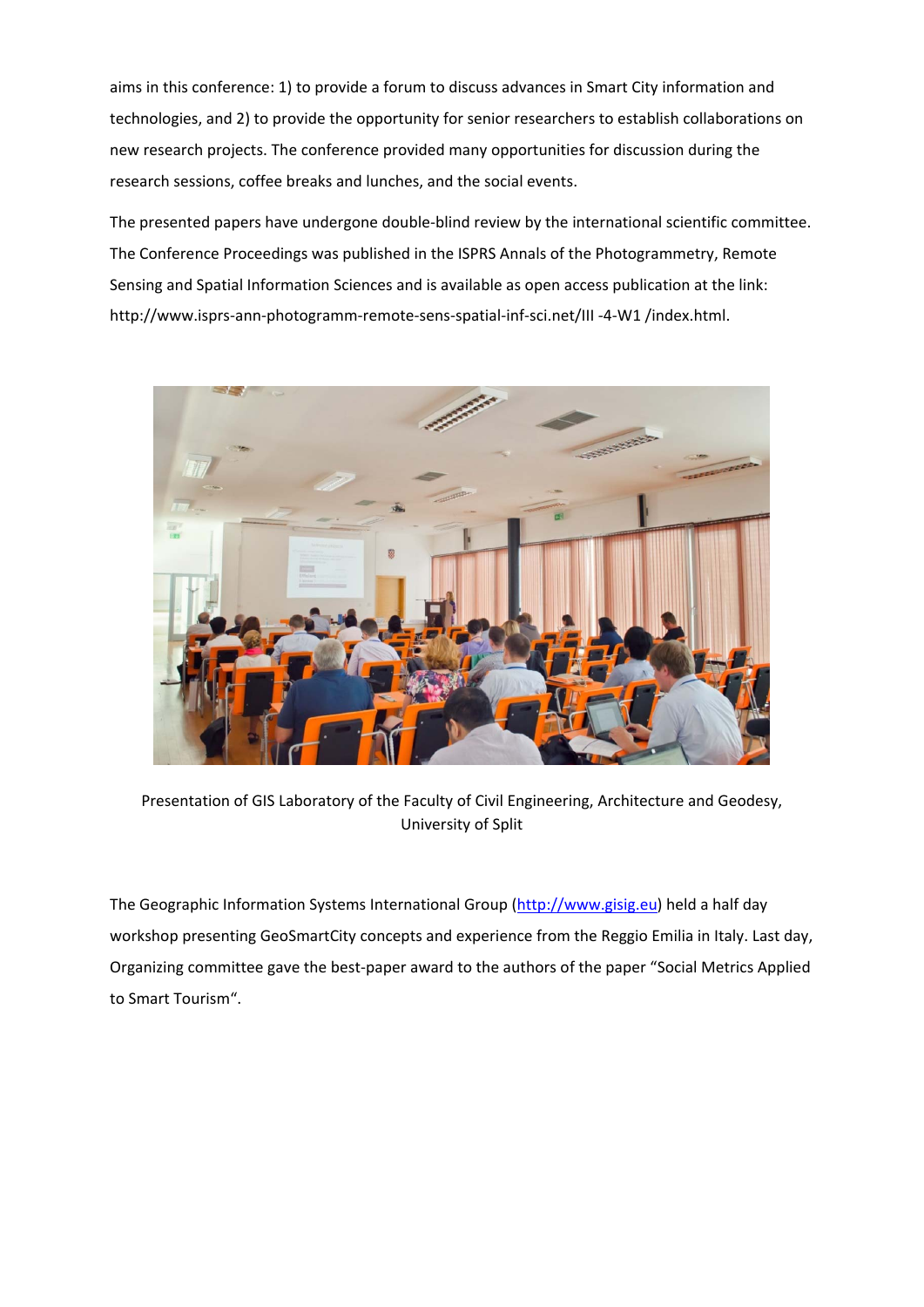

Ms. Ofelia Delfina Cervantes Villagomez receives the best paper award from the Mr. Volker Coors

During the conference, the two social activities were organised: city tour and conference dinner. The city tour started in the Mediterranean Centre for Built Heritage placed in the northern tower of the Diocletian's Palace. Prof. Katja Marasović shortly presented history of the city of Split and then she guided a tour through the city and Diocletian's Palace.



Tour through the substructures of the Diocletian's Palace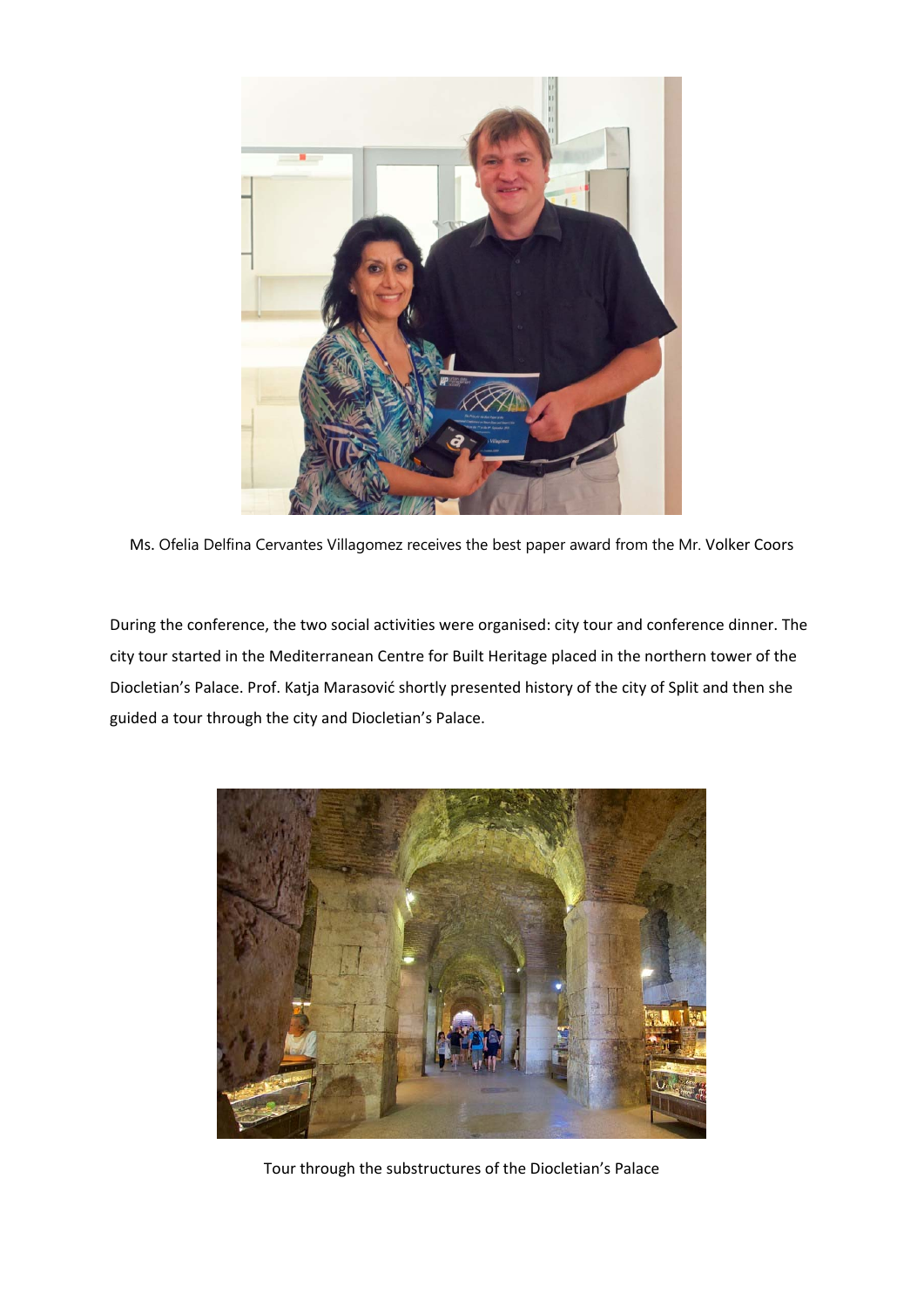

## Conference dinner

The University of Split and Split‐Dalmatia County have recognized importance of the conference and thus supported the Conference organizationally and financially. The conference was open for all the lecturers and students of the University of Split and for the representatives of the cities from the region. In parallel to the conference, the GIS course was held as part of the International Split Summer School (http://split-summerschool.com/). Thus, the participants of the GIS course were invited to attend the conference and two conference presenters were invited as guest lecturers to the GIS course.

The next conference will be held in the city of Puebla, Mexico in October 2017. It is the first time that UDMS conference will take place outside the Europe.